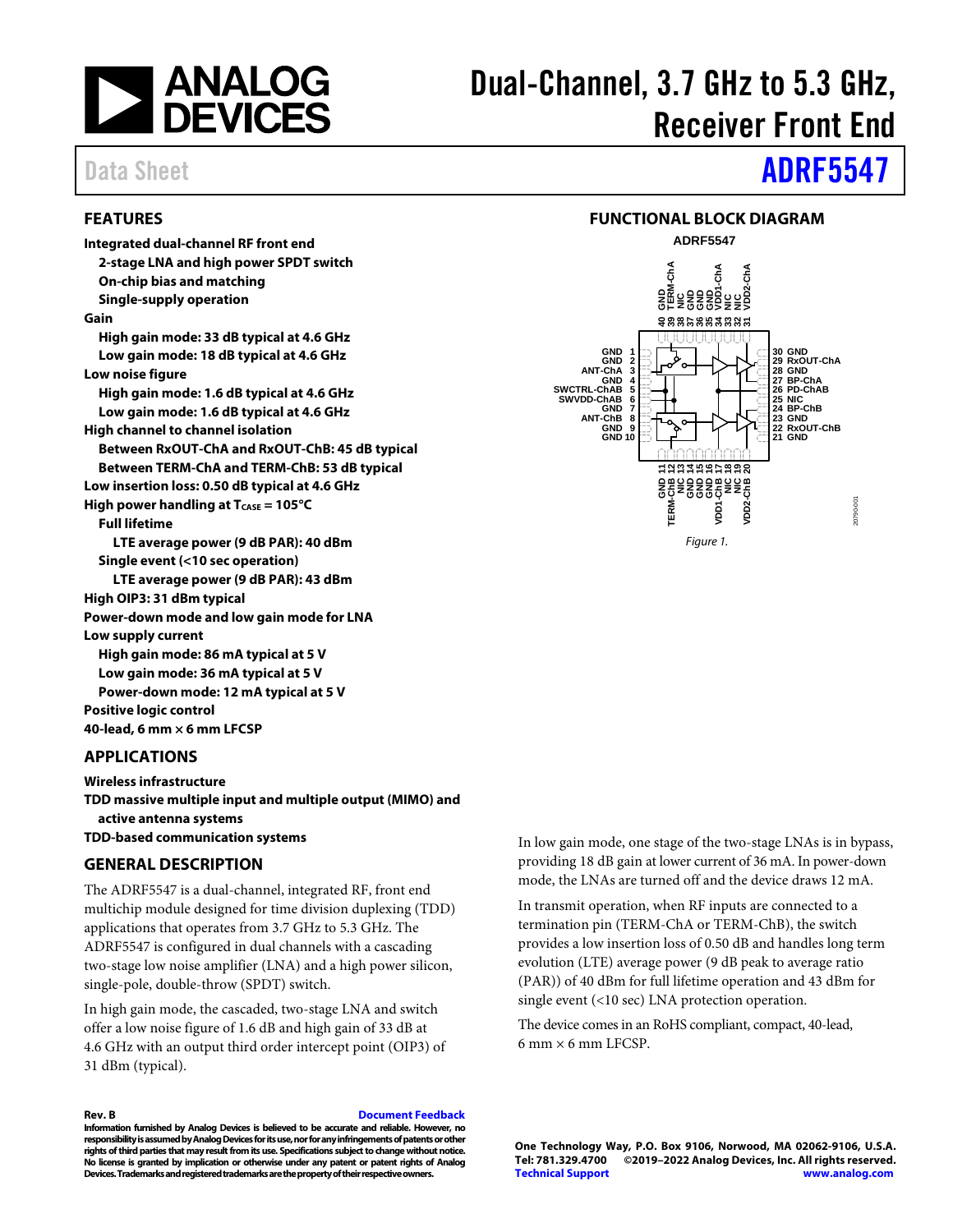## TABLE OF CONTENTS

### <span id="page-1-0"></span>**REVISION HISTORY**

#### **1/2022—Rev. A to Rev. B**

| Changes to Charge Device Model (CDM) Parameter, Table 2 5     |  |
|---------------------------------------------------------------|--|
| Changes to Figure 8, Figure 9, Figure 11, and Figure 13  8    |  |
|                                                               |  |
| Changes to Figure 16, Figure 17, Figure 19, and Figure 21  10 |  |
|                                                               |  |
|                                                               |  |

#### **6/2020—Rev. 0 to Rev. A**

| Changes to Applications Information Section and Figure 28 14 |  |
|--------------------------------------------------------------|--|

**10/2019—Revision 0: Initial Version**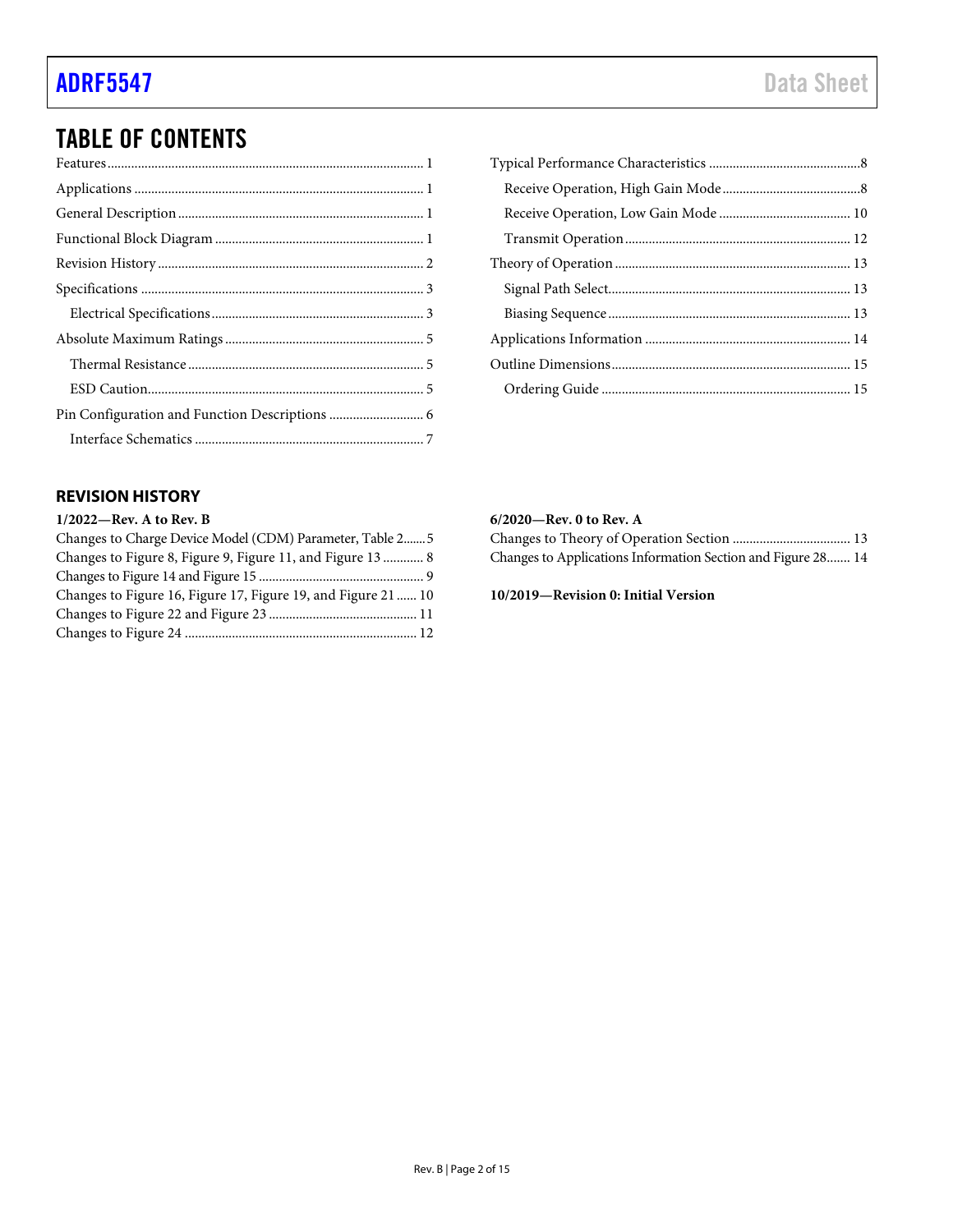### <span id="page-2-0"></span>**SPECIFICATIONS**

### <span id="page-2-1"></span>**ELECTRICAL SPECIFICATIONS**

VDD1-ChA, VDD1-ChB, VDD2-ChA, VDD2-ChB, and SWVDD-ChAB = 5 V, SWCTRL-ChAB = 0 V or SWVDD-ChAB, BP-ChA = VDD1-ChA or 0 V, BP-ChB = VDD1-ChB or 0 V, PD-ChAB = 0 V or VDD1-ChA, and  $T_{CASE} = 25^{\circ}C$  on a 50  $\Omega$  system, unless otherwise noted.

<span id="page-2-4"></span><span id="page-2-3"></span><span id="page-2-2"></span>

| Table 1                                               |                                                                                      |       |            |                        |                   |
|-------------------------------------------------------|--------------------------------------------------------------------------------------|-------|------------|------------------------|-------------------|
| <b>Parameter</b>                                      | <b>Test Conditions/Comments</b>                                                      | Min   | <b>Typ</b> | <b>Max</b>             | Unit              |
| <b>FREQUENCY RANGE</b>                                |                                                                                      | 3.7   |            | 5.3                    | GHz               |
| GAIN <sup>1</sup>                                     | Receive operation at 4.6 GHz                                                         |       |            |                        |                   |
| High Gain Mode                                        |                                                                                      |       | 33         |                        | dB                |
| Low Gain Mode                                         |                                                                                      |       | 18         |                        | dB                |
| <b>GAIN FLATNESS1</b>                                 | Receive operation in any 100 MHz bandwidth                                           |       |            |                        |                   |
| High Gain Mode                                        |                                                                                      |       | 0.6        |                        | dB                |
| Low Gain Mode                                         |                                                                                      |       | 0.2        |                        | dB                |
| <b>NOISE FIGURE<sup>1</sup></b>                       | Receive operation at 4.6 GHz                                                         |       |            |                        |                   |
| High Gain Mode                                        |                                                                                      |       | 1.6        |                        | dB                |
| Low Gain Mode                                         |                                                                                      |       | 1.6        |                        | dB                |
| OUTPUT THIRD ORDER INTERCEPT POINT<br>$(OIP3)^1$      | Receive operation, two-tone output power = $8$ dBm<br>per tone at 1 MHz tone spacing |       |            |                        |                   |
| High Gain Mode                                        |                                                                                      |       | 31         |                        | dBm               |
| Low Gain Mode                                         |                                                                                      |       | 22         |                        | dBm               |
| OUTPUT 1 dB COMPRESSION (OP1dB)                       |                                                                                      |       |            |                        |                   |
| High Gain Mode                                        |                                                                                      |       | 18         |                        | dBm               |
| Low Gain Mode                                         |                                                                                      |       | 6          |                        | dBm               |
| <b>INSERTION LOSS<sup>1</sup></b>                     | Transmit operation at 4.6 GHz                                                        |       | 0.50       |                        | dB                |
| CHANNEL TO CHANNEL ISOLATION <sup>1</sup>             | At 4.6 GHz                                                                           |       |            |                        |                   |
| Between RxOUT-ChA and RxOUT-ChB                       | Receive operation                                                                    |       | 45         |                        | dB                |
| Between TERM-ChA and TERM-ChB                         | Transmit operation                                                                   |       | 53         |                        | dB                |
| SWITCH ISOLATION <sup>1</sup>                         |                                                                                      |       |            |                        |                   |
| ANT-ChA to TERM-ChA and ANT-ChB to<br>TERM-ChB        | Transmit operation, PD-ChAB = $0$ V                                                  |       | 20         |                        | dB                |
| SWITCHING CHARACTERISTICS (TON, TOFF)                 |                                                                                      |       |            |                        |                   |
|                                                       | 50% control voltage to 90%, 10% of RxOUT-ChA or<br>RxOUT-ChB in receive operation    |       | 860        |                        | ns                |
|                                                       | 50% control voltage to 90%, 10% of TERM-ChA or<br>TERM-ChB in transmit operation     |       | 800        |                        | ns                |
| RF INPUT POWER AT ANT-CHA, ANT-CHB <sup>1</sup>       | Receive operation, LTE average (9 dB PAR)                                            |       |            | 15                     | dBm               |
| RECOMMENDED OPERATING CONDITIONS                      |                                                                                      |       |            |                        |                   |
| Bias Voltage Range                                    | VDD1-ChA, VDD1-ChB, VDD2-ChA, VDD2-ChB,<br>SWVDD-ChAB                                | 4.75  | 5          | 5.25                   | V                 |
| Control Voltage Range <sup>2</sup>                    | SWCTRL-ChAB, BP-ChA, BP-ChB, PD-ChAB                                                 | 0     |            | <b>V</b> <sub>DD</sub> | V                 |
| RF Input Power at ANT-ChA, ANT-ChB                    | SWCTRL-ChAB = 5 V, BP-ChA = BP-ChB = 0 V, PD-<br>$ChAB = 5 V$ , $T_{CASE} = 105°C2$  |       |            |                        |                   |
|                                                       | Continuous wave                                                                      |       |            | 40                     | dBm               |
|                                                       | 9 dB PAR LTE full lifetime average                                                   |       |            | 40                     | dBm               |
|                                                       | 9 dB PAR LTE single event (<10 sec) average                                          |       |            | 43                     | dBm               |
| Case Temperature Range (TCASE) <sup>3</sup>           |                                                                                      | $-40$ |            | $+105$                 | $^{\circ}{\sf C}$ |
| Junction Temperature at Maximum TCASE <sup>1, 3</sup> |                                                                                      |       |            |                        |                   |
|                                                       | Receive operation                                                                    |       |            | 132                    | $^{\circ}$ C      |
|                                                       | Transmit operation                                                                   |       |            | 134                    | $^{\circ}{\sf C}$ |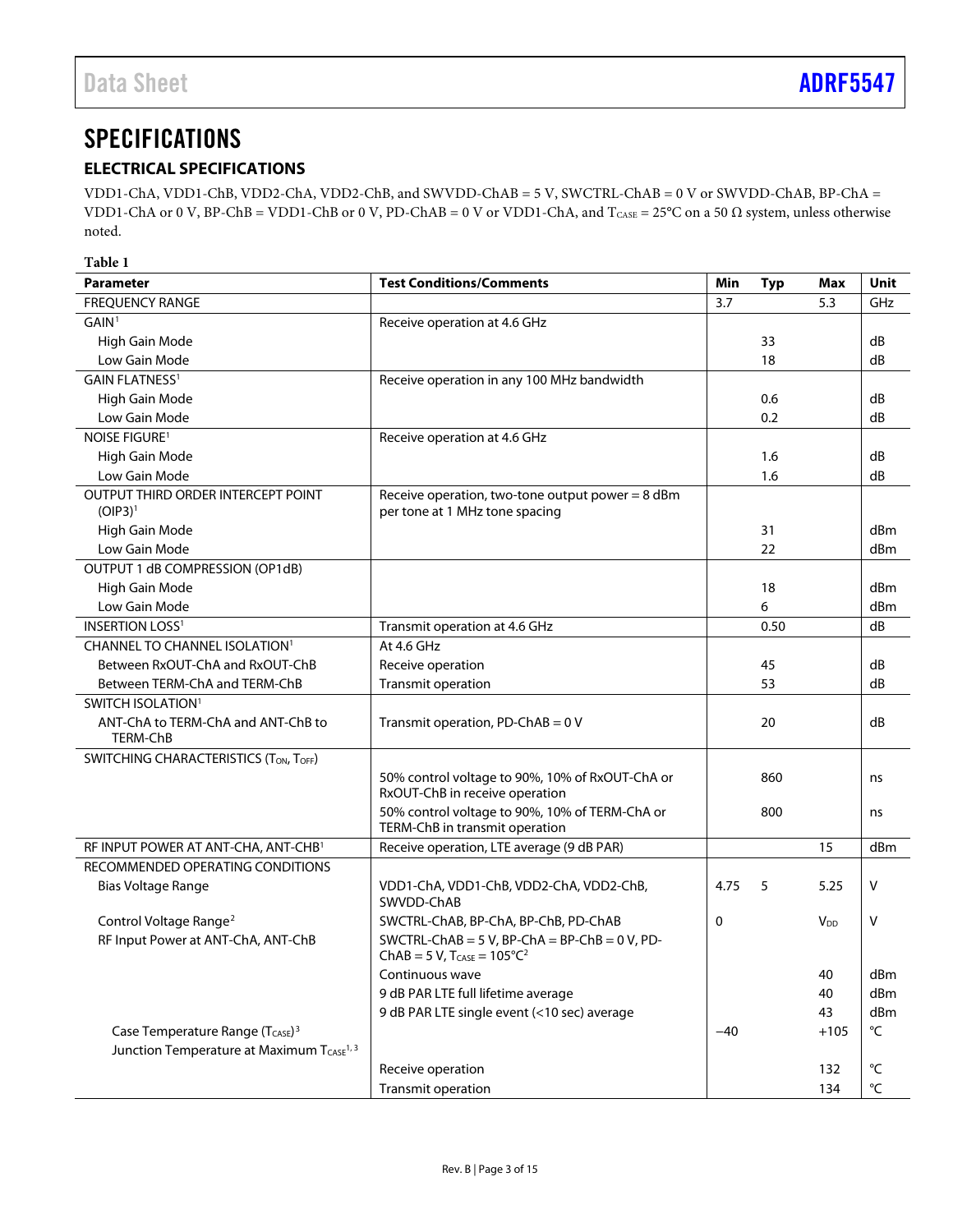<span id="page-3-0"></span>

| <b>ADRF5547</b> | <b>Data Sheet</b> |
|-----------------|-------------------|
|                 |                   |

| <b>Parameter</b>                  | <b>Test Conditions/Comments</b>              | Min | <b>Typ</b> | Max                    | <b>Unit</b> |
|-----------------------------------|----------------------------------------------|-----|------------|------------------------|-------------|
| <b>DIGITAL INPUTS</b>             |                                              |     |            |                        |             |
| SWCTRL-ChAB, PD-ChAB              |                                              |     |            |                        |             |
| Low $(V_{IL})$                    |                                              | 0   |            | 0.7                    | v           |
| High $(V_{\mathbb{H}})^2$         |                                              | 1.4 |            | $V_{DD}$               | v           |
| BP-ChA, BP-ChB                    |                                              |     |            |                        |             |
| Low $(V_{IL})$                    |                                              | 0   |            | 0.3                    | v           |
| High $(VIH)2$                     |                                              | 1.0 |            | <b>V</b> <sub>DD</sub> | v           |
| SUPPLY CURRENT (I <sub>DD</sub> ) | VDD1-ChA, VDD1-ChB, VDD2-ChA, and VDD2-ChB = |     |            |                        |             |
|                                   | 5 V per channel                              |     |            |                        |             |
| High Gain Mode                    |                                              |     | 86         |                        | mA          |
| Low Gain Mode                     |                                              |     | 36         |                        | mA          |
| Power-Down Mode                   |                                              |     | 12         |                        | mA          |
| Transmit Current (Switch)         | SWVDD-ChAB = $5V$                            |     | 4.3        |                        | mA          |
|                                   |                                              |     |            |                        |             |
| DIGITAL INPUT CURRENTS            | SWCTRL-ChAB, PD-ChAB, BP-ChA, BP-ChB =       |     |            |                        |             |
|                                   | 5 V per channel                              |     |            |                        |             |
| SWCTRL-ChAB                       |                                              |     | 0.0004     |                        | mA          |
| PD-ChAB                           |                                              |     | 0.2        |                        | mA          |
| BP-ChA, BP-ChB                    |                                              |     | 0.4        |                        | mA          |

<sup>1</sup> Se[e Table 5](#page-12-3) an[d Table 6.](#page-12-4)

 $^2$  V<sub>DD</sub> (shown in the maximum column) is the voltage of the SWVDD-ChAB, VDD1-ChA, VDD1-ChB, VDD2-ChA, and VDD2-ChB pins.

<sup>3</sup> Measured at the exposed pad (EPAD).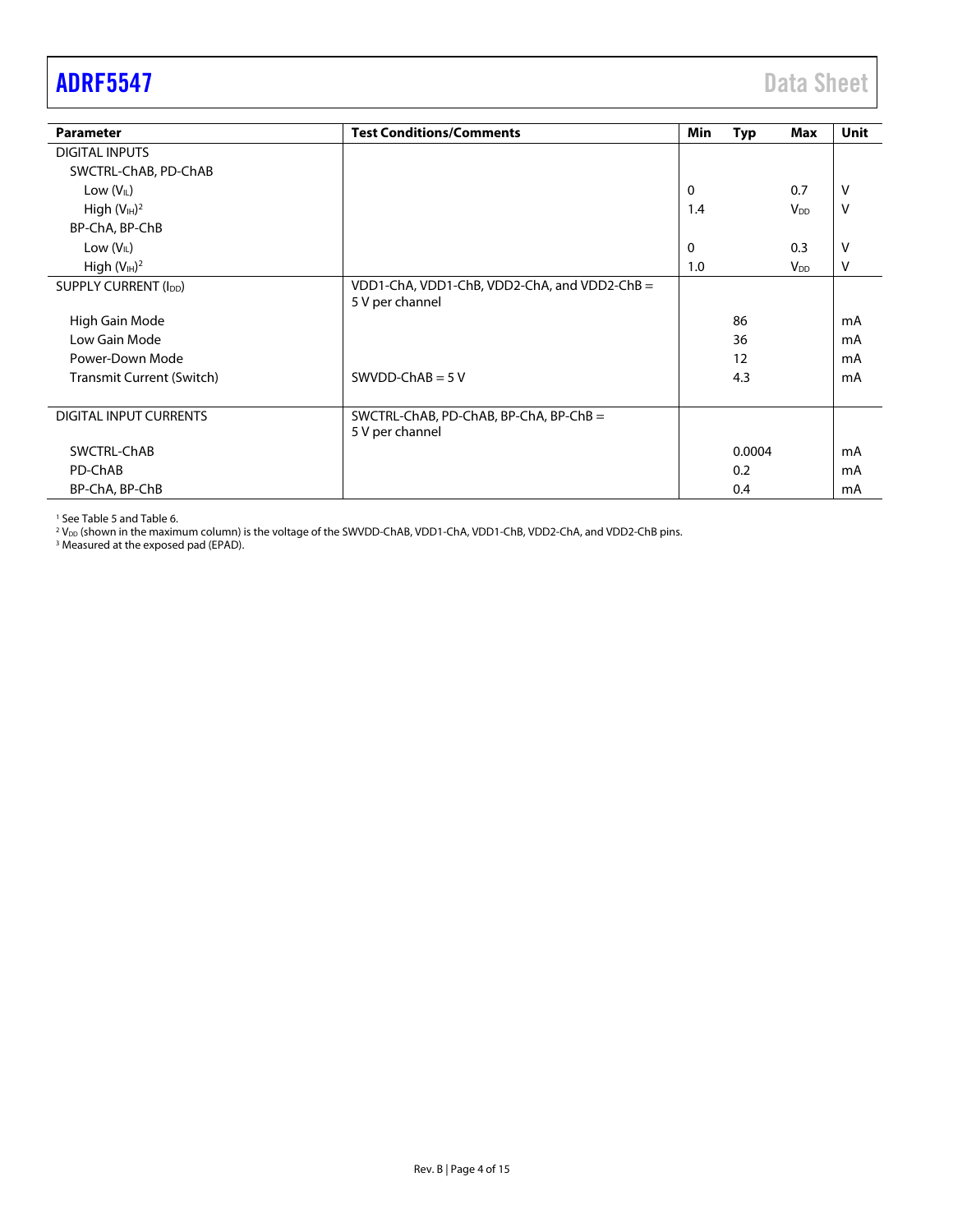### <span id="page-4-0"></span>ABSOLUTE MAXIMUM RATINGS

#### **Table 2.**

| <b>Parameter</b>                                      | Rating                                           |
|-------------------------------------------------------|--------------------------------------------------|
| Positive Supply Voltage                               |                                                  |
| VDD1-ChA, VDD1-ChB, VDD2-ChA,                         | 7 V                                              |
| VDD2-ChB                                              |                                                  |
| SWVDD-ChAB                                            | 5.4V                                             |
| Digital Control Input Voltage                         |                                                  |
| SWCTRL-ChAB                                           | $-0.3$ V to V <sub>DD</sub> <sup>1</sup> + 0.3 V |
| BP-ChA, BP-ChB, PD-ChAB                               | $-0.3$ V to V <sub>DD</sub> <sup>1</sup> + 0.3 V |
| RF Input Power (LTE Peak)                             |                                                  |
| Transmit                                              | 53 dBm                                           |
| Receive                                               | 25 dBm                                           |
| Temperature                                           |                                                  |
| Storage                                               | $-65^{\circ}$ C to $+150^{\circ}$ C              |
| Reflow (Moisture Sensitivity Level (MSL) 3<br>Rating) | $260^{\circ}$ C                                  |
| Electrostatic Discharge (ESD) Sensitivity             |                                                  |
| Human Body Model (HBM)                                | 1 kV, Class 1C                                   |
| Charge Device Model (CDM)                             | 500 V, Class C2A                                 |

<span id="page-4-5"></span><span id="page-4-4"></span><span id="page-4-3"></span><sup>1</sup> V<sub>DD</sub> is the voltage of the VDD1-ChA, VDD1-ChB, VDD2-ChA, and VDD2-ChB pins.

Stresses at or above those listed under Absolute Maximum Ratings may cause permanent damage to the product. This is a stress rating only; functional operation of the product at these or any other conditions above those indicated in the operational section of this specification is not implied. Operation beyond the maximum operating conditions for extended periods may affect product reliability.

#### <span id="page-4-1"></span>**THERMAL RESISTANCE**

Thermal performance is directly linked to printed circuit board (PCB) design and operation environment. Careful attention to PCB thermal design is required.

 $\theta$ <sub>JC</sub> is the junction to case bottom (channel to package bottom) thermal resistance.

#### **Table 3. Thermal Resistance**

| Package Type                | $\theta$ ıc | Unit               |
|-----------------------------|-------------|--------------------|
| $CP-40-15$                  |             |                    |
| High Gain and Low Gain Mode | 30          | $\rm ^{\circ}$ C/W |
| Power-Down Mode             | 8.          | $\rm ^{\circ}$ C/W |

#### <span id="page-4-2"></span>**ESD CAUTION**



ESD (electrostatic discharge) sensitive device. Charged devices and circuit boards can discharge without detection. Although this product features patented or proprietary protection circuitry, damage may occur on devices subjected to high energy ESD. Therefore, proper ESD precautions should be taken to avoid performance degradation or loss of functionality.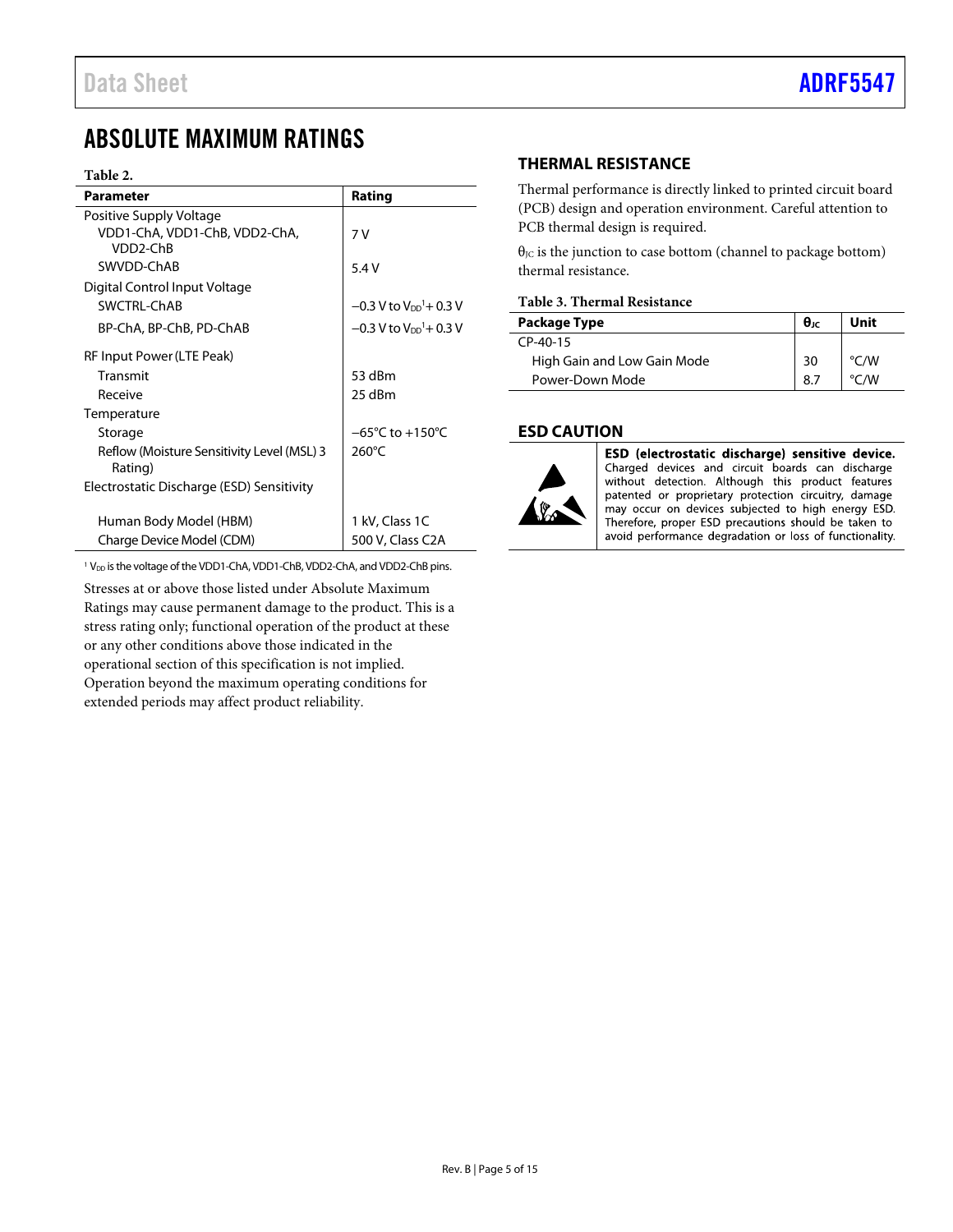## <span id="page-5-0"></span>PIN CONFIGURATION AND FUNCTION DESCRIPTIONS



*Figure 2. Pin Configuration*

#### **Table 4. Pin Function Descriptions**

| Pin No.                                                     | <b>Mnemonic</b>       | <b>Description</b>                                                                                     |
|-------------------------------------------------------------|-----------------------|--------------------------------------------------------------------------------------------------------|
| 1, 2, 4, 7, 9 to 11, 14 to 16, 21, 23, 28, 30, 35 to 37, 40 | <b>GND</b>            | Ground. See Figure 3 for the interface schematic.                                                      |
| 3                                                           | ANT-ChA               | RF Input to Channel A.                                                                                 |
| 5                                                           | SWCTRL-ChAB           | Control Voltage for Switches on Channel A and Channel B. See<br>Figure 7 for the interface schematic.  |
| 6                                                           | SWVDD-ChAB            | Supply Voltage for Switches on Channel A and Channel B. See<br>Figure 7 for the interface schematic.   |
| 8                                                           | ANT-ChB               | RF Input to Channel B.                                                                                 |
| 12                                                          | <b>TERM-ChB</b>       | Termination Output. This pin is the transmitter path for Channel B.                                    |
| 13, 18, 19, 25, 32, 33, 38                                  | <b>NIC</b>            | Not Internally Connected. It is recommended to connect NIC to the<br>RF ground of the PCB.             |
| 17                                                          | VDD1-ChB              | Supply Voltage for Stage 1 LNA on Channel B. See Figure 5 for the<br>interface schematic.              |
| 20                                                          | VDD <sub>2</sub> -ChB | Supply Voltage for Stage 2 LNA on Channel B. See Figure 5 for the<br>interface schematic.              |
| 22                                                          | RxOUT-ChB             | RF Output. This pin is the receiver path for Channel B. See Figure 4<br>for the interface schematic.   |
| 24                                                          | BP-ChB                | Bypass Second Stage LNA of Channel B. See Figure 6 for the<br>interface schematic.                     |
| 26                                                          | PD-ChAB               | Power-Down All Stages of LNA for Channel A and Channel B. See<br>Figure 6 for the Interface schematic. |
| 27                                                          | <b>BP-ChA</b>         | Bypass Second Stage LNA of Channel A. See Figure 6 for the<br>interface schematic.                     |
| 29                                                          | RxOUT-ChA             | RF Output. This pin is the receiver path for Channel A. See Figure 4 for<br>the interface schematic.   |
| 31                                                          | VDD2-ChA              | Supply Voltage for Stage 2 LNA on Channel A. See Figure 5 for the<br>interface schematic.              |
| 34                                                          | VDD1-ChA              | Supply Voltage for Stage 1 LNA on Channel A. See Figure 5 for the<br>interface schematic.              |
| 39                                                          | <b>TERM-ChA</b>       | Termination Output. This pin is the transmitter path for Channel A.                                    |
|                                                             | <b>EPAD</b>           | Exposed Pad. The exposed pad must be connected to RF or dc ground.                                     |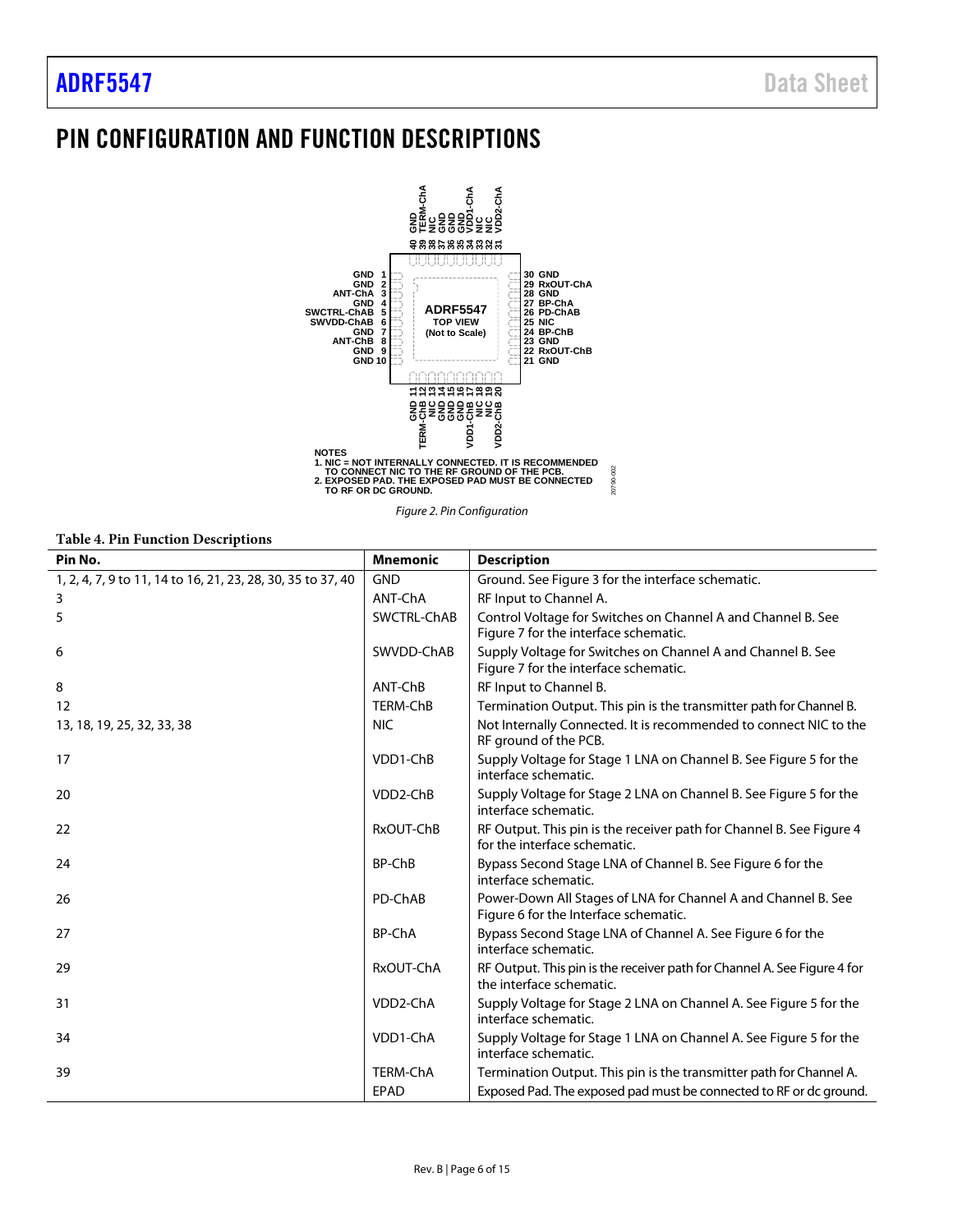### <span id="page-6-0"></span>**INTERFACE SCHEMATICS**

<span id="page-6-1"></span>**GND** 20790-003 20790-003 *Figure 3. GND Interface Schematic*



<span id="page-6-5"></span>*Figure 6. PD-ChAB, BP-ChA, and BP-ChB Interface Schematic*



<span id="page-6-2"></span>*Figure 7. SWCTRL-ChAB, SWVDD-ChAB Interface Schematic*



<span id="page-6-4"></span>*Figure 4. RxOUT-ChA and RxOUT-ChB Interface Schematic*



<span id="page-6-3"></span>*Figure 5. VDD1-ChA, VDD1-ChB, VDD2-ChA, and VDD2-ChB Interface Schematic*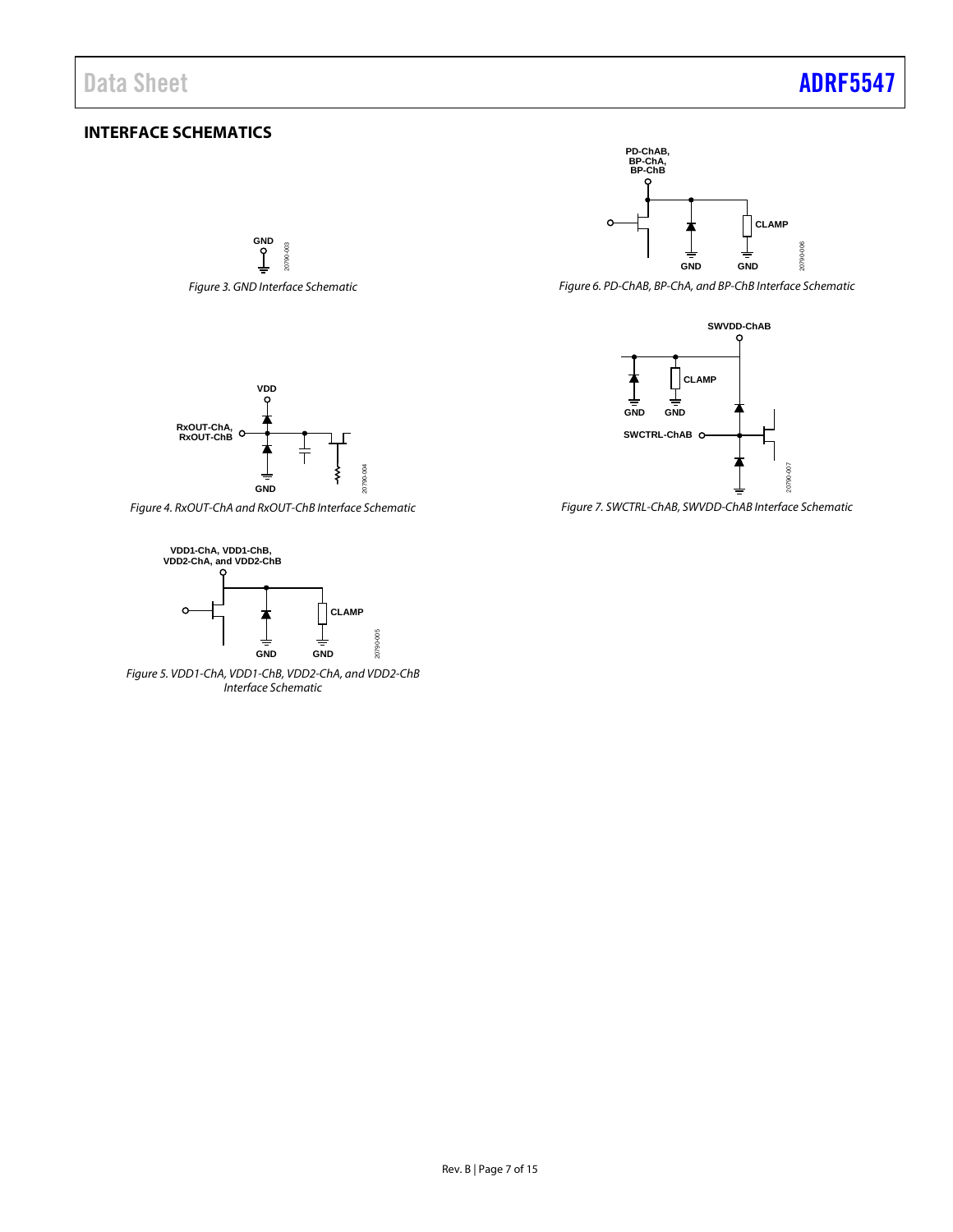### <span id="page-7-0"></span>TYPICAL PERFORMANCE CHARACTERISTICS

<span id="page-7-1"></span>







Figure 10. Noise Figure vs. Frequency for Various Temperatures



Figure 11. Gain vs. Frequency at Various Temperatures, 3.5 GHz to 5.5 GHz









20790-010

0790-010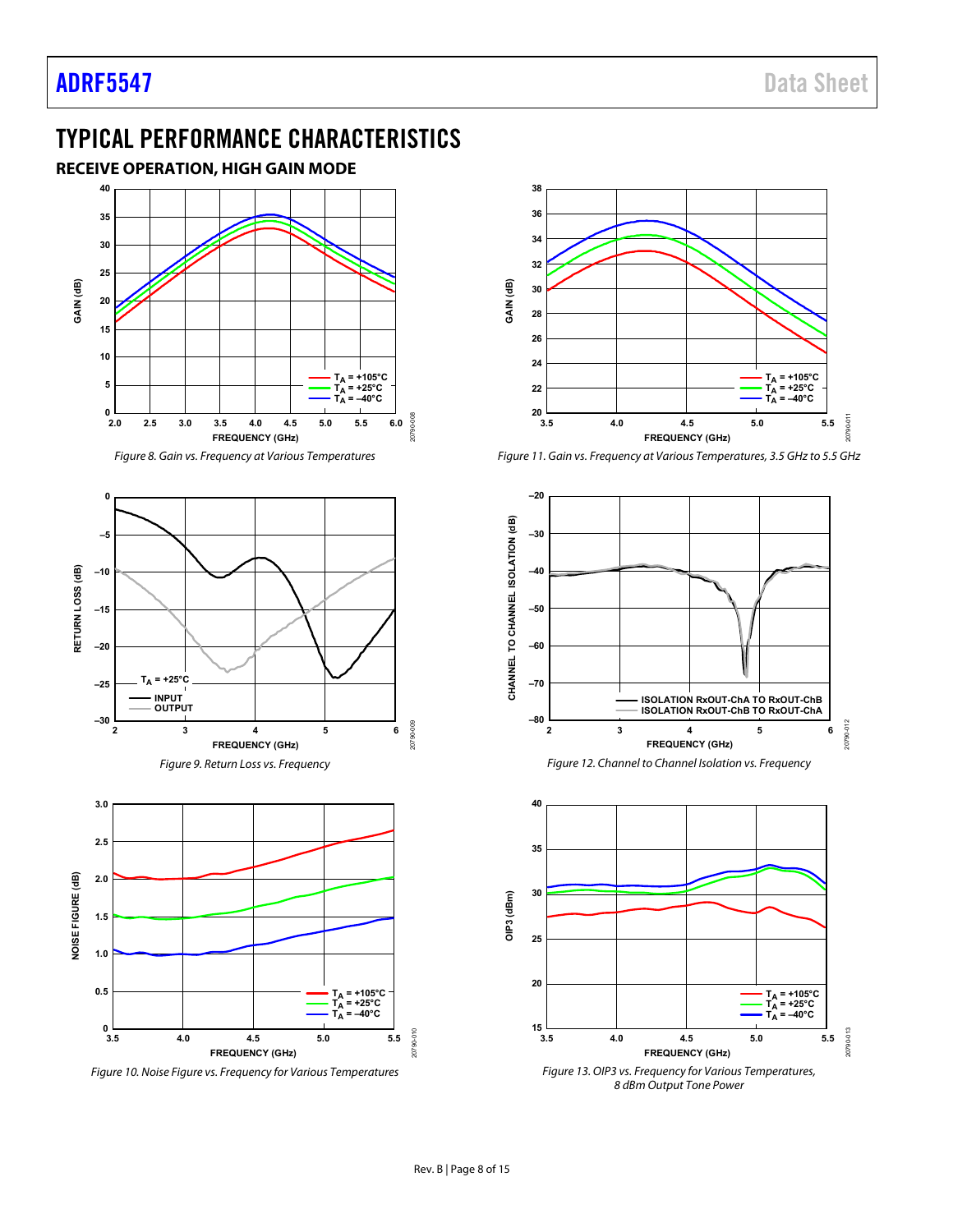Data Sheet **[ADRF5547](http://www.analog.com/adrf5547)** 



Figure 14. OIP3 vs. Output Power for Various Temperatures, 4.6 GHz



Figure 15. OP1dB vs. Frequency at Various Temperatures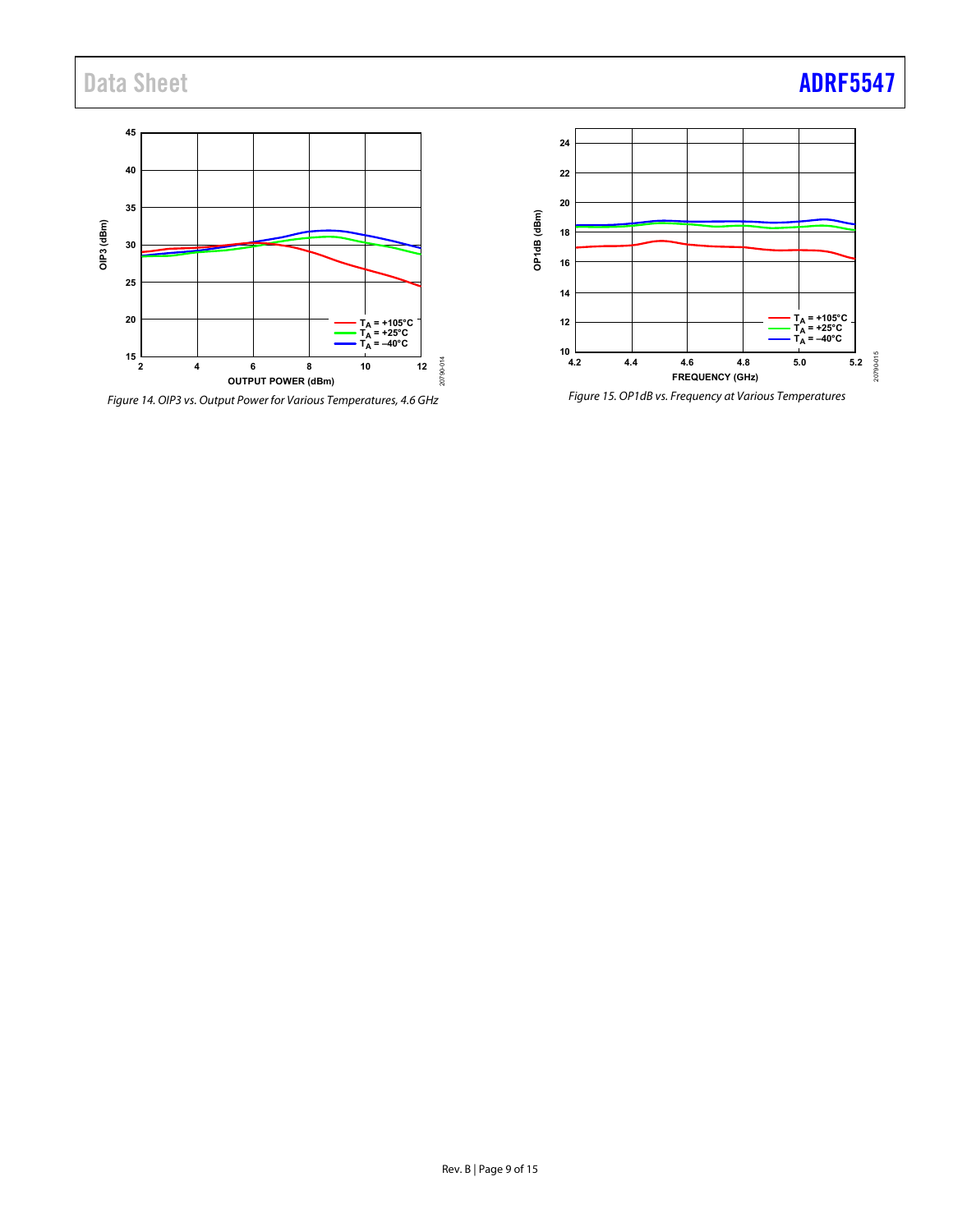#### <span id="page-9-0"></span>**RECEIVE OPERATION, LOW GAIN MODE**







Figure 18. Noise Figure vs. Frequency at Various Temperatures



Figure 21. OIP3 vs. Frequency at Various Temperatures, −8 dBm Output Tone Power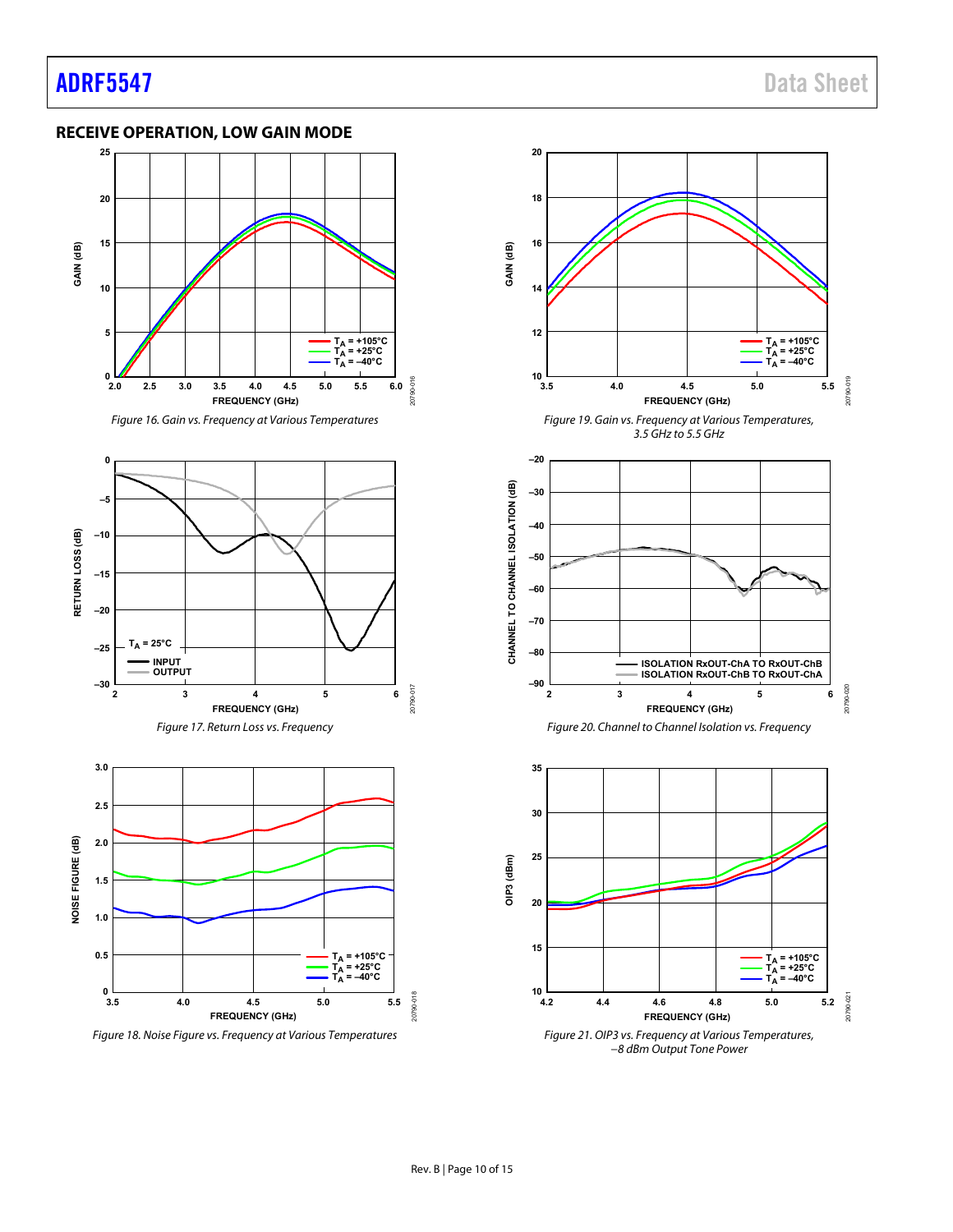Data Sheet **[ADRF5547](http://www.analog.com/adrf5547)** 



Figure 22. OIP3 vs. Output Power for Various Temperatures, 4.6 GHz



Figure 23. OP1dB vs. Frequency at Various Temperatures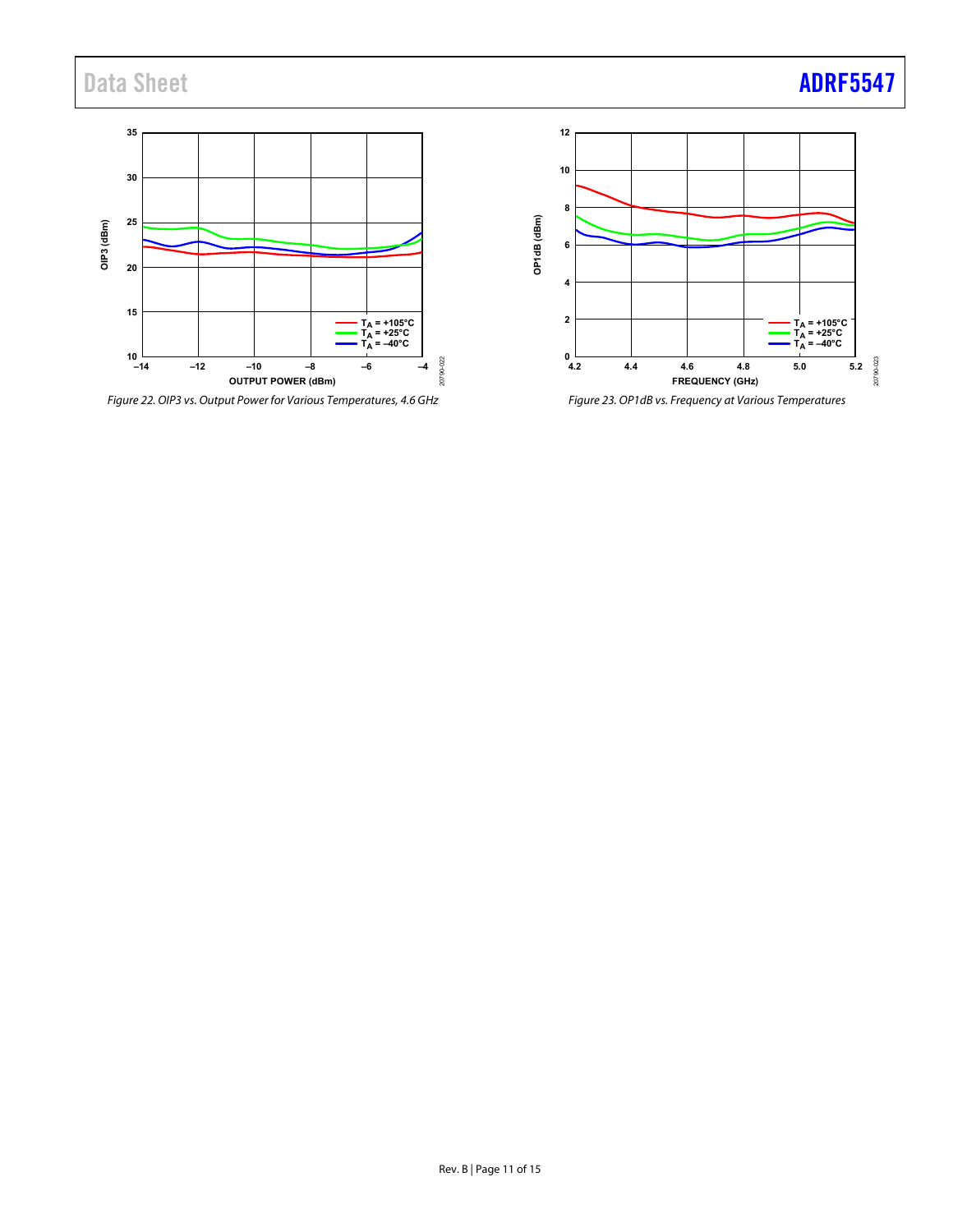## [ADRF5547](http://www.analog.com/adrf5547) Data Sheet

#### <span id="page-11-0"></span>**TRANSMIT OPERATION**



Figure 24. Insertion Loss vs. Frequency at Various Temperatures





Figure 26. Channel to Channel Isolation vs. Frequency



Figure 27. Antenna to Termination Isolation vs. Frequency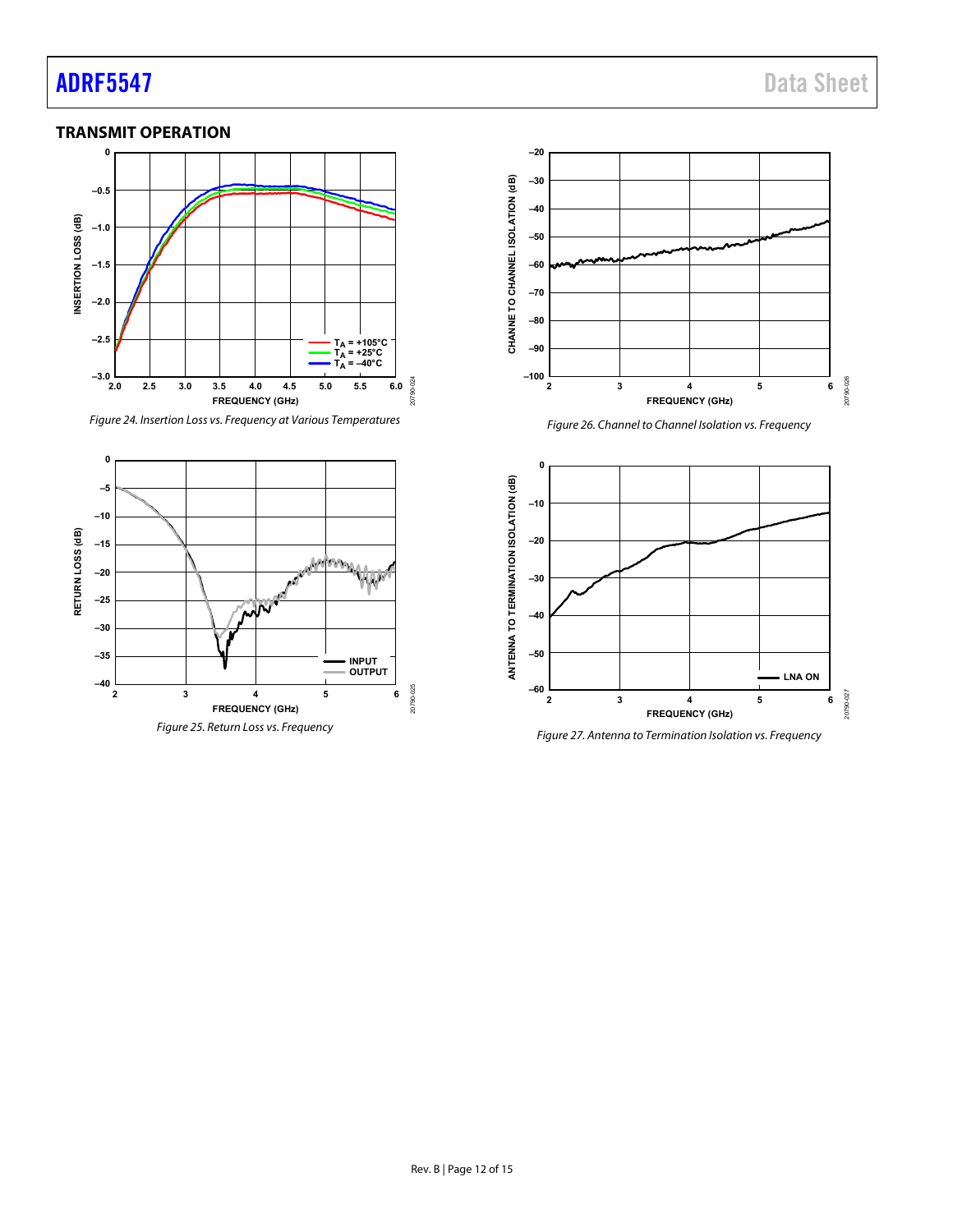### <span id="page-12-0"></span>THEORY OF OPERATION

The ADRF5547 requires a positive supply voltage applied to VDD1-ChA, VDD2-ChA, VDD1-ChB, VDD2-ChB, and SWVDD-ChAB. Use bypassing capacitors on the supply lines to filter noise and use 300 Ω series resistors on the BP-Chx and PD-ChAB digital control pins for glitch and overcurrent protection.

### <span id="page-12-1"></span>**SIGNAL PATH SELECT**

When SWCTRL-ChAB is set to high, the ADRF5547 supports transmit operations. During this operation, when applying an RF input to ANT-ChA and ANT-ChB, the signal paths connect from ANT-ChA to TERM-ChA and from ANT-ChB to TERM-ChB.

When SWCTRL-ChAB is set to low, the ADRF5547 supports receive operations. During this operation, applying an RF input at ANT-ChA and ANT-ChB connects ANT-ChA to RxOUT-ChA and ANT-ChB to RxOUT-ChB.

#### *Receive Operation*

The ADRF5547 supports high gain mode, low gain mode, power-down high isolation mode, and power-down low isolation mode in receive operation, as detailed in [Table 6.](#page-12-4) When PD-ChAB is set to low, the LNA powers up and the user can select high gain mode or low gain mode. To select high gain mode, set BP-ChA or BP-ChB to low. To select low gain mode, set BP-ChA or BP-ChB to high.

When PD-ChAB is set to high, the ADRF5547 enters power-down mode. To select power-down high isolation mode, set BP-ChA or BP-ChB to low. To select power-down low isolation mode, set BP-ChA or BP-ChB to high.

#### <span id="page-12-2"></span>**BIASING SEQUENCE**

To power up the ADRF5547, perform the following steps:

- 1. Connect GND to ground.
- 2. Power up VDD1-ChA, VDD2-ChA, VDD1-ChB, VDD2- ChB, and SWVDD-ChAB.
- 3. Power up SWCTRL-ChAB.
- 4. Power up PD-ChAB.
- 5. Power up BP-ChA and BP-ChB.
- 6. Apply an RF input signal to ANT-ChA and ANT-ChB.

To power down the ADRF5547, perform these steps in the reverse order.

#### <span id="page-12-3"></span>**Table 5. Truth Table: Signal Path**

|                    | <b>Signal Path Select</b>       |                          |  |
|--------------------|---------------------------------|--------------------------|--|
| <b>SWCTRL-ChAB</b> | Transmit Operation <sup>1</sup> | <b>Receive Operation</b> |  |
| Low                | Off                             | On                       |  |
| High               | On                              | Off                      |  |

<sup>1</sup> See the signal path descriptions in [Table 6.](#page-12-4)

#### <span id="page-12-4"></span>**Table 6. Truth Table: Operation**

| <b>Operation</b>               | <b>PD-ChAB</b> | <b>BP-ChA, BP-ChB</b> | <b>Signal Path</b>                         |
|--------------------------------|----------------|-----------------------|--------------------------------------------|
| <b>Receive Operation</b>       |                |                       | ANT-ChA to RxOUT-ChA, ANT-ChB to RxOUT-ChB |
| High Gain Mode                 | Low            | Low                   |                                            |
| Low Gain Mode                  | Low            | High                  |                                            |
| Power-Down High Isolation Mode | High           | Low                   |                                            |
| Power-Down Low Isolation Mode  | Hiah           | High                  |                                            |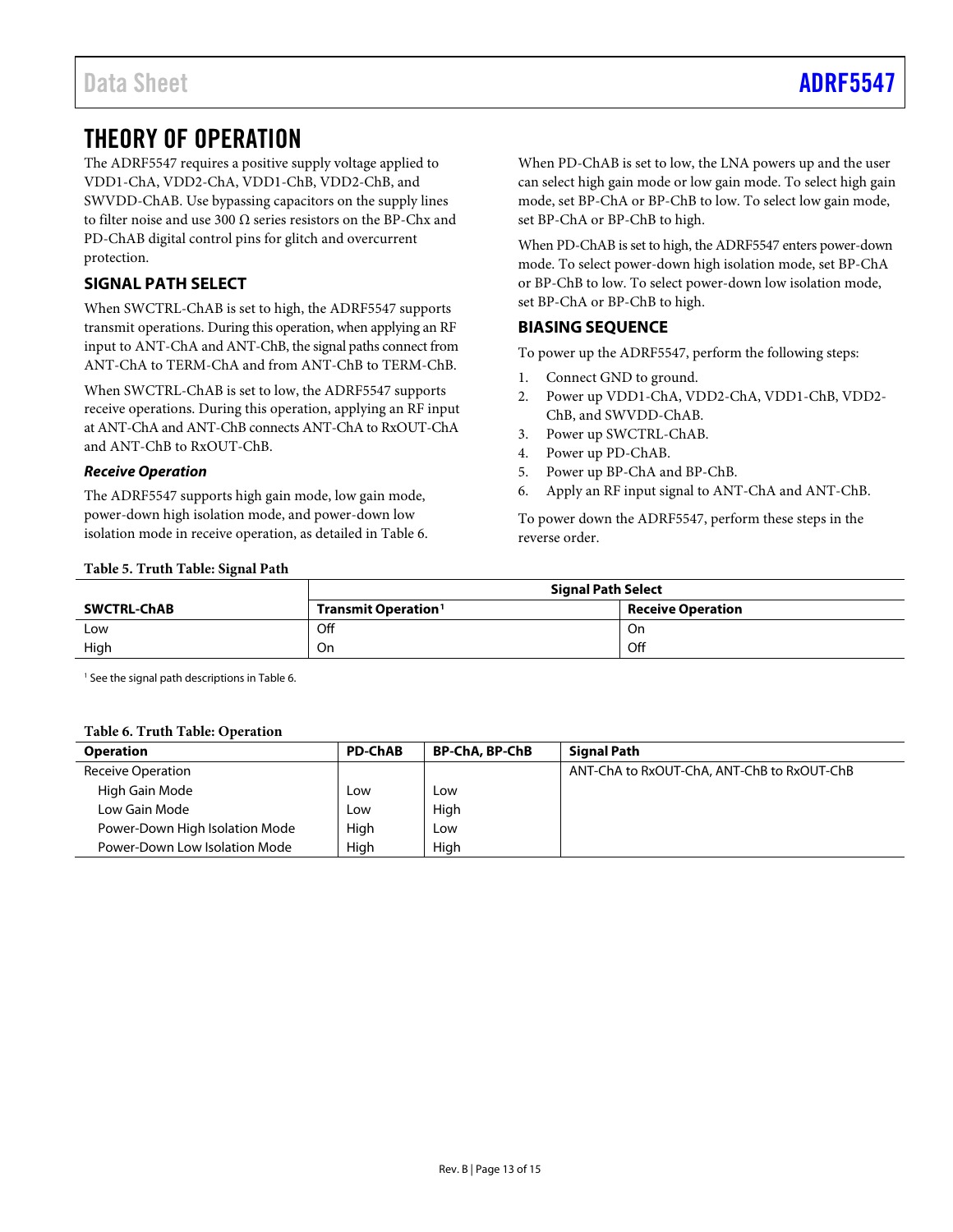### <span id="page-13-0"></span>APPLICATIONS INFORMATION

To generate the evaluation PCB used in the application circuit shown in [Figure 28,](#page-13-1) use proper RF circuit design techniques. Signal lines at the RF port must have a 50  $\Omega$  impedance, and the package ground leads and the backside ground slug must connect directly to the ground plane. Use 300  $\Omega$  series resistors on the BP-Chx and PD-ChAB digital control pins for glitch and overcurrent protection.

See th[e ADRF5547-EVALZ](https://www.analog.com/EVAL-ADRF5547?doc=ADRF5547.pdf) user guide for additional information on the evaluation board.

<span id="page-13-1"></span>